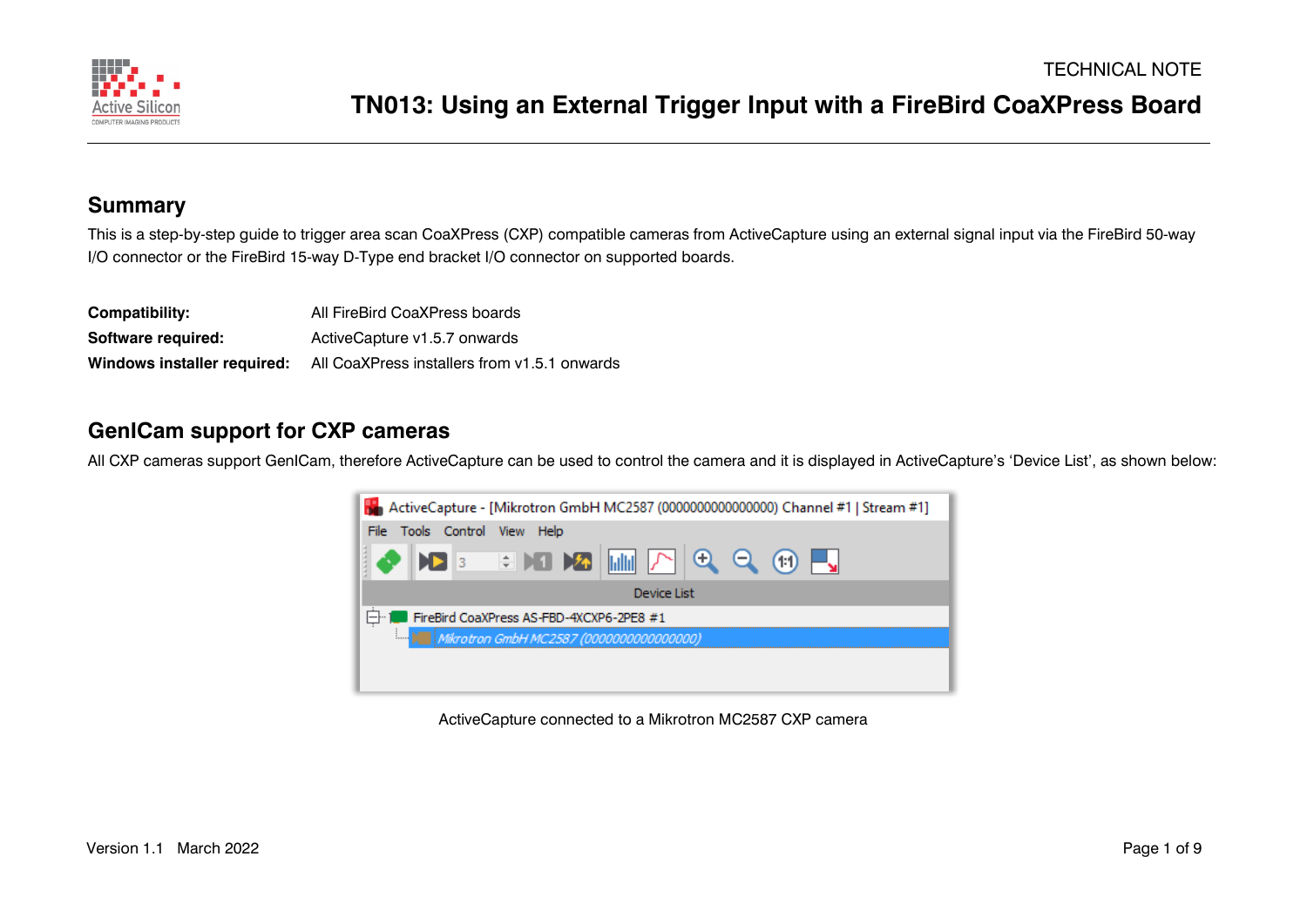

#### **Get a live image**

Connect to the camera in ActiveCapture as described in the FireBird QuickStart quide included with the Windows installer and available on our [website.](https://www.activesilicon.com/) Once connected, live images should be obtained to check that the camera image is undistorted and correctly proportioned.

Also, make a note of the frame rate displayed at the bottom of the image window in frames per second (FPS), which is the acquired frame rate from the camera, whilst free running using the camera's own internal timing. If the camera does not produce live images, it is possible that it is expecting an external trigger signal to operate and should be reconfigured, such that the 'Trigger mode' is set to 'off', as shown in the figure below.

The value shown below is 80.4 FPS for this 25MP camera using its internal triggering. This value will be used later when comparing to the externally triggered frame rate that we can control using the external trigger input.

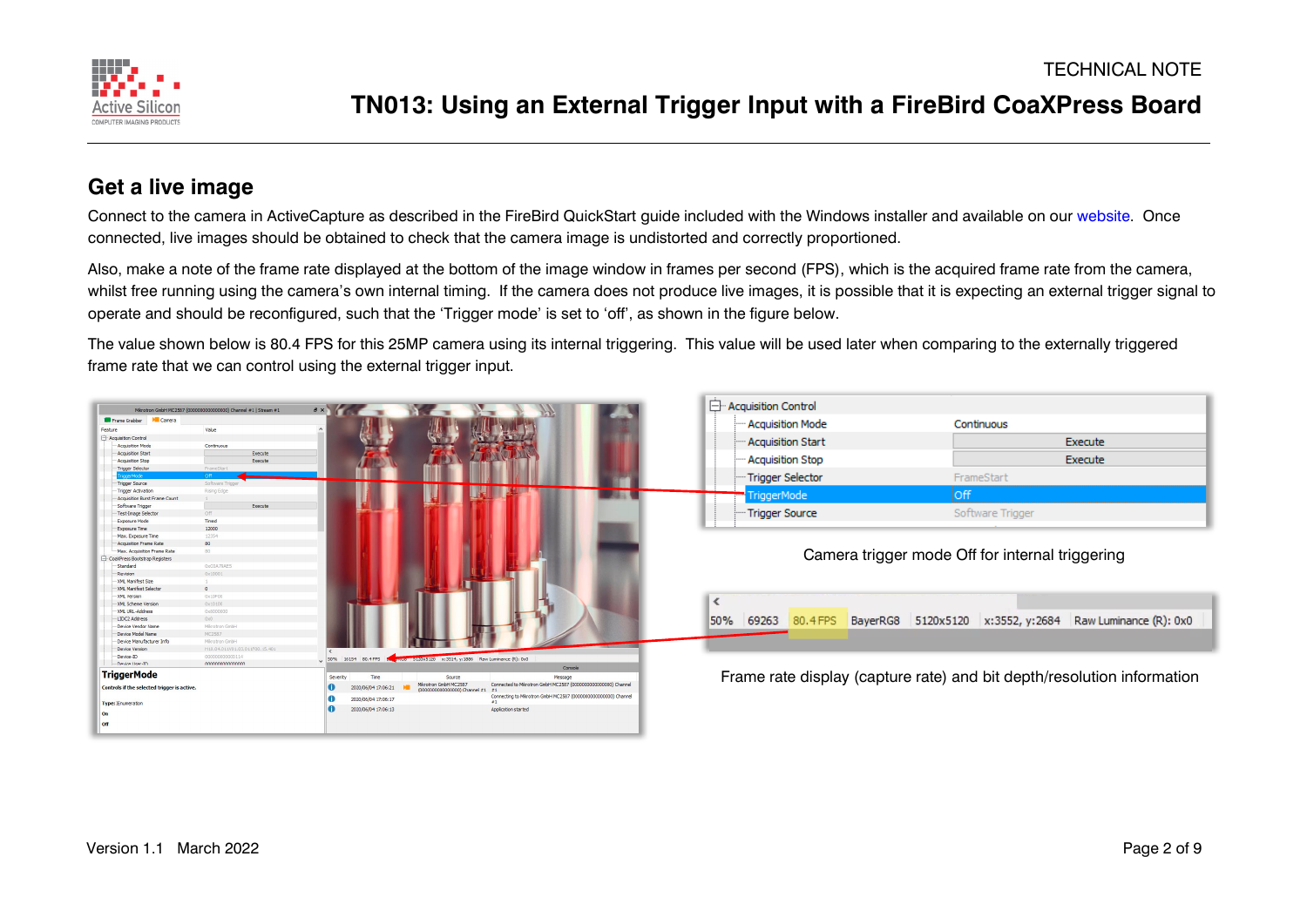

The configuration of both the FireBird frame grabber and the camera are set up by using the feature browser menus in the ActiveCapture GUI. The controls for the camera and FireBird board are shown in separate tabs in ActiveCapture, as indicated below.

|                                 |                       | Mikrotron GmbH MC2587 (00000000000000000) Channel #1   Stream #1 | A X |
|---------------------------------|-----------------------|------------------------------------------------------------------|-----|
| Frame Grabber                   | $\blacksquare$ Camera |                                                                  |     |
| Feature                         |                       | Value                                                            | A   |
| □ CoaXPress Bootstrap Registers |                       |                                                                  |     |
| i--- Standard                   |                       | 0xC0A79AE5                                                       |     |

Feature browser 'Camera' tab when connected to a Mikrotron MC2587 CXP camera

|                              |        | Mikrotron GmbH MC2587 (0000000000000000) Channel #1   Stream #1 | A X |
|------------------------------|--------|-----------------------------------------------------------------|-----|
| <b>1.</b> Frame Grabber      | Camera |                                                                 |     |
| Feature                      |        | Value                                                           |     |
| - Device Information         |        |                                                                 |     |
| <b>Em Device Vendor Name</b> |        | Mikrotron GmbH                                                  |     |

Feature browser 'Frame Grabber' tab when connected to a FireBird CXP board

#### **Configuring the camera for external trigger input**

Referring to the documentation supplied by the manufacturer of your camera, including the built-in help of the ActiveCapture feature browser (see the screenshot on the next page), find the available options for external trigger input via the CoaXPress interface. Options available could be to trigger on a rising edge signal, a falling edge or on both edge types at the same time, i.e. any edge will initiate a trigger event in the camera.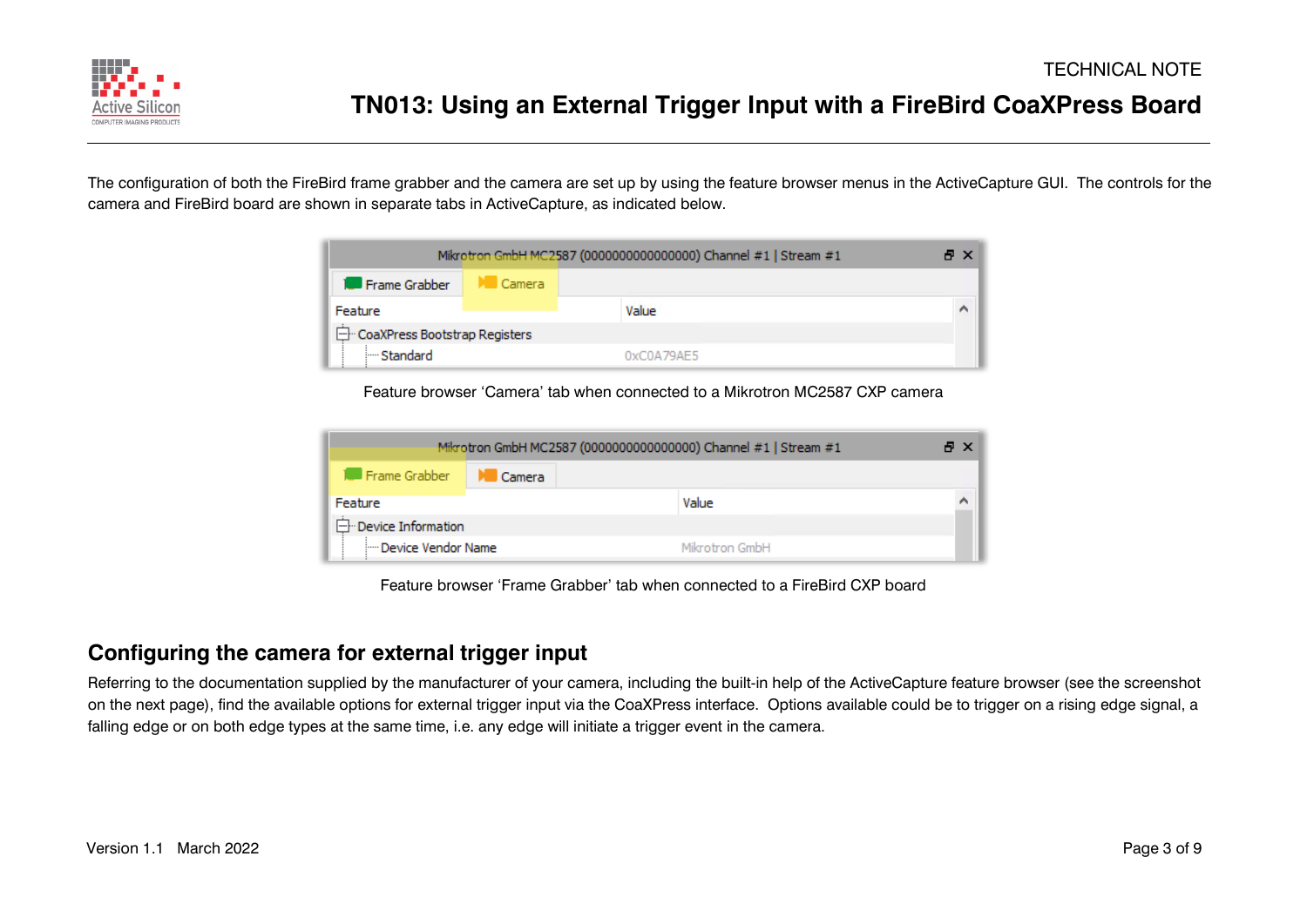

| <b>Trigger Source</b>                                  | <b>CXP Trigger</b> |   |
|--------------------------------------------------------|--------------------|---|
| Trigger Activation                                     | Rising Edge        |   |
| - Acquisition Burst Frame Count                        |                    |   |
| - Software Trigger                                     | Execute            |   |
| Test-Image Selector                                    | Off                |   |
| - Exposure Mode                                        | Timed              |   |
| - Exposure Time                                        | 5000               |   |
| May Exposure Time                                      | 12354              |   |
| This feature defines the source of the trigger signal. |                    |   |
| <b>Type: IEnumeration</b>                              |                    |   |
| <b>Software Trigger</b><br><b>CXP Trigger</b>          |                    |   |
| <b>Line Trigger 0</b>                                  |                    |   |
| <b>Line Trigger 1</b>                                  |                    | w |

Feature browser built-in help for the 'Trigger Source' menu item.

Make a note of these settings, as they will be used next to configure the FireBird board's output to match the camera trigger input and enable triggering via the FireBird board using the CoaXPress cable uplink.

### **Configuring the FireBird board in the Frame Grabber tab**

The next step is to set up the FireBird board to output a trigger signal to the camera via the CoaXPress cable. The trigger signal is looped through the FireBird's timer M1, such that either the pulse width is fixed and defined by the value of M1, e.g. 10,000ns (0.01ms) or the input pulse width is used unmodified, just looping through. This latter method is often used when the pulse width from the external trigger is used to control the exposure duration in cameras that support this mode. The external trigger's edge timing is always used to trigger the cameras exposure start, but when setting  $M1 > 0$ , the pulse width of M1 is used instead of the pulse width from the external pulse and it is this that is sent to the camera. See the screenshot on the next page.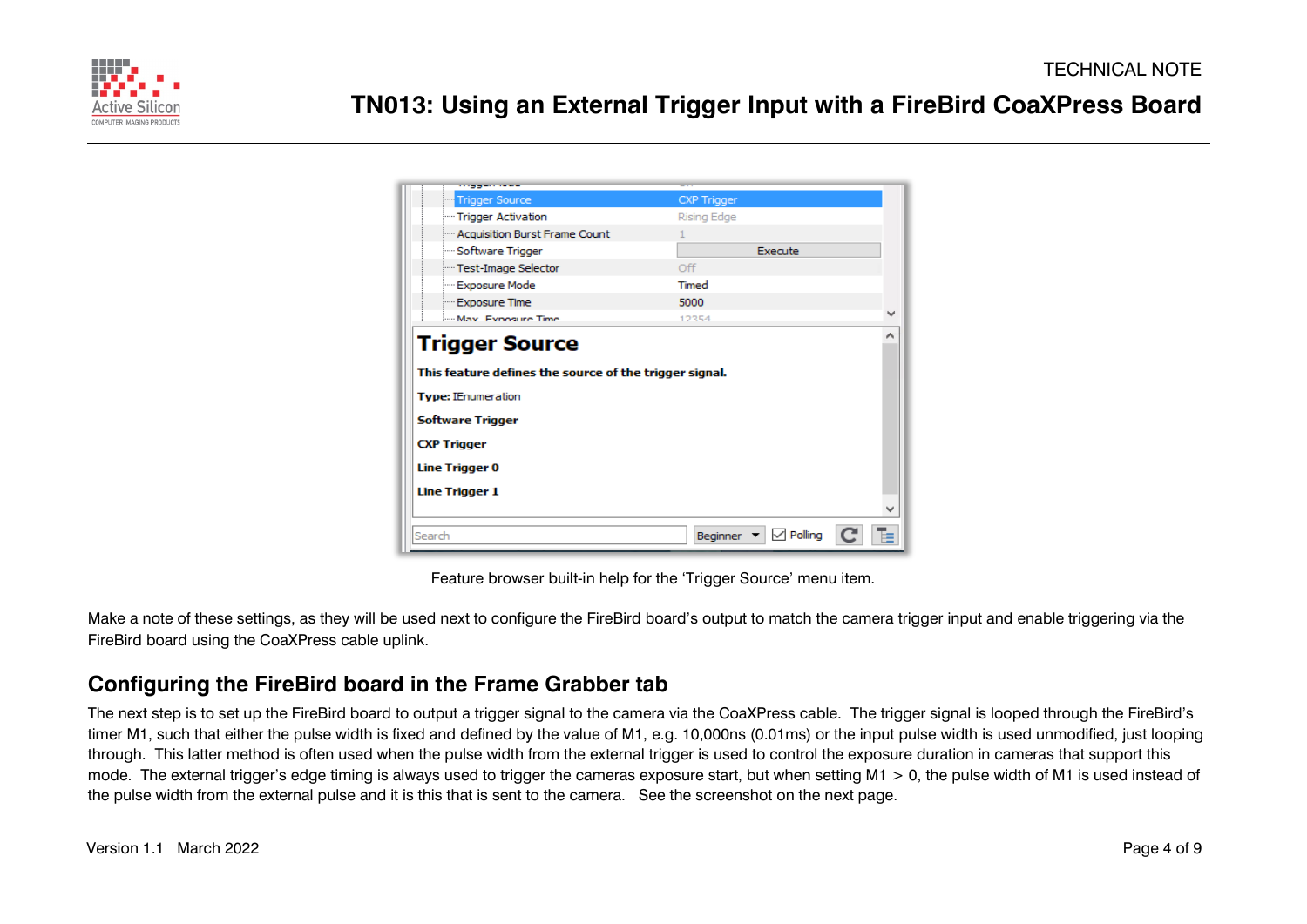

|                                | Mikrotron GmbH MC2587 (0000000000000000) Channel #1   Stream #1 |                                  | 日 X |
|--------------------------------|-----------------------------------------------------------------|----------------------------------|-----|
| Frame Grabber                  | $\mathbb{M}$ Camera                                             |                                  |     |
| Feature                        |                                                                 | Value                            |     |
| PHX_CAMTRIG_SRC                |                                                                 | PHX_CAMTRIG_SRC_TTLIN_CH1_0_RISE |     |
| PHX_EXPOSE                     |                                                                 | Execute                          |     |
| -PHX CAMTRIG FILTER NS         |                                                                 | 200                              |     |
|                                | -PHX CAMTRIG ENCODER MODE                                       | PHX CAMTRIG ENCODER MODE1        |     |
| -PHX CAMTRIG ENCODER SRC       |                                                                 | PHX_CAMTRIG_SRC_422IN_CHX_0      |     |
|                                | -PHX CAMTRIG ENCODER FILTER NS                                  | 0                                |     |
| -PHX CAMTRIG MULTIPLIER        |                                                                 | 1.                               |     |
| -PHX CAMTRIG DIVIDER           |                                                                 | 1.                               |     |
|                                | -PHX CAMTRIG DELAY MODE D1CAM                                   | PHX CAMTRIG DELAY NONE           |     |
|                                | -PHX CAMTRIG DELAY MODE D2CAM                                   | PHX CAMTRIG DELAY NONE           |     |
| - PHX CAMTRIG CXPTRIG SRC      |                                                                 | PHX CAMTRIG CXPTRIG TIMERM1 CH1  |     |
|                                | -- PHX CAMTRIG CXPTRIG MODE                                     | PHX CAMTRIG CXPTRIG RISEFALL     |     |
| PHX FrameGrabberTriggerControl |                                                                 |                                  |     |
| <b>PHX FGTRIG SRC</b>          |                                                                 | PHX FGTRIG SRC TIMERA1 CHX       |     |
| - PHX FGTRIG MODE              |                                                                 | PHX_FGTRIG_FREERUN               |     |
| PHX_FGTRIG_DELAY_MODE          |                                                                 | PHX_FGTRIG_DELAY_NONE            |     |
| - PHX_FGTRIG_FILTER_NS         |                                                                 | 200                              |     |
| -- PHX CounterTimer            |                                                                 |                                  |     |
| PHX_TIMERA1_PERIOD_NS          |                                                                 | 100000000                        |     |
| -PHX TIMERA1 MODE              |                                                                 | PHX_TIMERA1_MODE_RUN             |     |
| -PHX TIMERA1 PULSE COUNT       |                                                                 | 1                                |     |
| PHX_TIMERD1FG_VALUE_NS         |                                                                 | $\Omega$                         |     |
| PHX_TIMERD1FG_COUNT            |                                                                 | O                                |     |
| -PHX TIMERD1CAM VALUE NS       |                                                                 | 1000                             |     |
| -PHX TIMERD2CAM VALUE NS       |                                                                 | 1000                             |     |
| "PHX_TIMERM1_WIDTH_NS          |                                                                 | 1000000                          |     |
| From PHX TIMERM2 WIDTH NS      |                                                                 | $\overline{0}$                   |     |

This feature sets the camera trigger source to be the TTL CH1 input on the 50-way I/O FireBird connector. Other input signal types are available on this connector as well, please refer to the 'FireBird Hardware Manual' for details.

The CXP trigger source feature also needs to be defined, so that a pulse is sent to the camera via the CXP uplink from FireBird. In the example shown, it is set for a positive pulse with a rising edge followed by a falling edge after the width defined by the value of M1 in nanoseconds.

This feature ensures that frame grabber triggers are not used. By configuring this to "Free Run" mode, its settings will have no effect on the acquisition and only the camera's trigger is used with the frame grabber slaved to the camera's output timing.

This feature sets the pulse width (in nanoseconds) sent to the camera, with a pulse repetition frequency dependant on the external trigger's input frequency. In this case the pulse width is fixed to a value of 1,000,000ns (1ms) using the timer M1. This value should be equal to or greater than the minimum required to trigger the camera, but not so large as to overlap the frame period of the pulse repetition frequency used.

Note: If the pulse width sent to the camera is to be varied for exposure control by controlling the incoming external pulse width, then a value M1=0 should be used. In this case the value of M1 is ignored and the incoming pulse is mapped to the CXP uplink pulse width sent to the camera.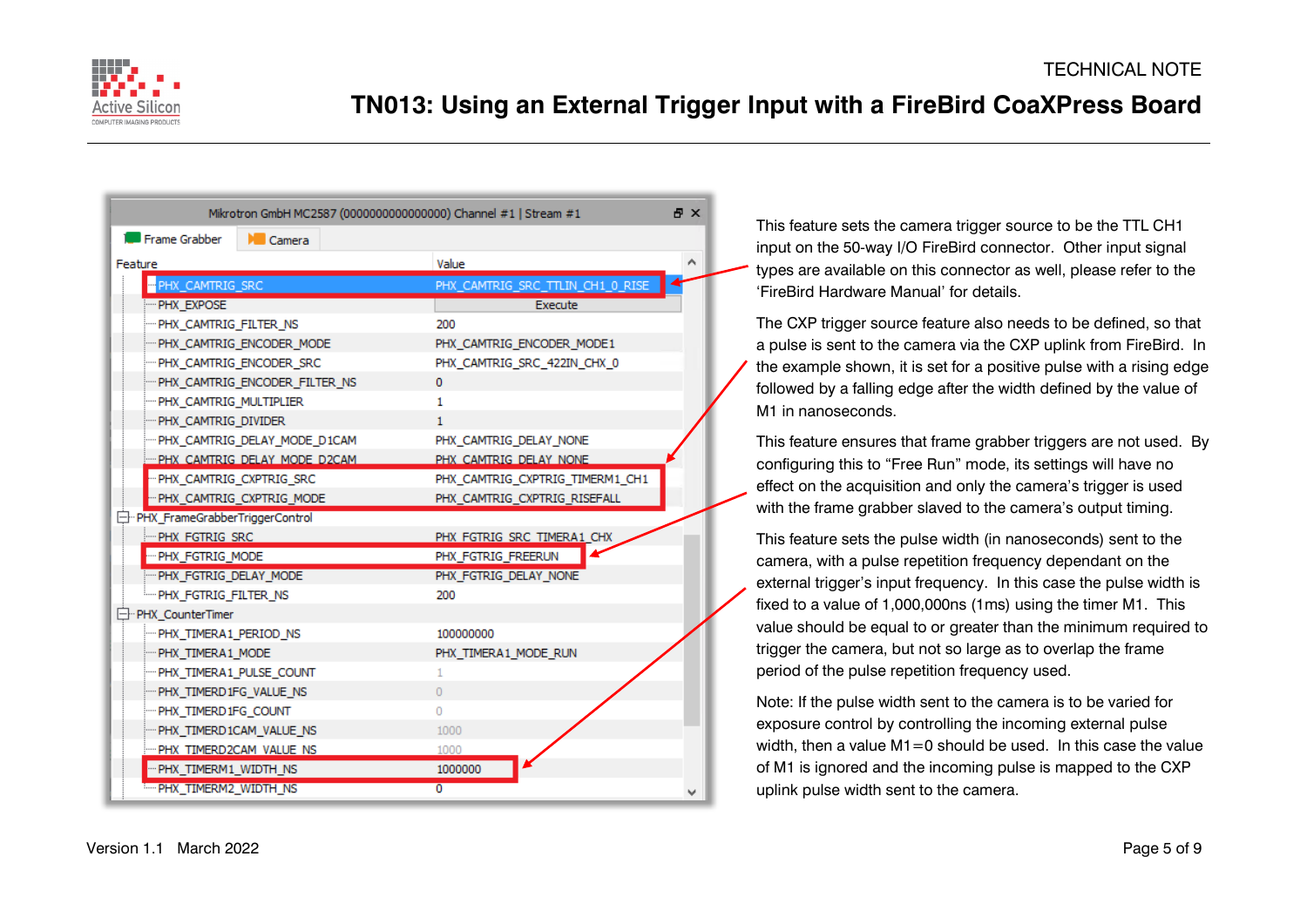

#### **Camera setup via the Camera tab**

The camera must be configured to be externally triggered via the CXP trigger input, which is controlled via the settings in the Camera tab of the feature browser, as shown below. The setup options will vary slightly between different camera models and camera manufacturers, but it will follow a similar layout. Refer back to the documentation supplied by the manufacturer of your camera, including that shown in the help built into the ActiveCapture feature browser.



The TriggerMode feature sets the camera's trigger to accept or reject external input. It should be noted that if no valid external trigger signal is received, either via the CXP cable or directly into the camera head (for models that support this), the camera will not output any video at all, and no live image can be obtained.

In the Trigger Source line, we define the source of the external trigger input to the camera to be the CXP uplink from our FireBird frame grabber using the CXP cable.

The trigger can occur on either a rising or falling edge on the CXP uplink or both (either edge). In our example it is set to use a rising edge. Note: if both edges are selected, then any edge will be used, and this will lead to a doubling of the trigger rate obtained.

The Exposure Mode setting "Trigger Width" is used to configure the camera into an exposure control mode where the exposure time is controlled via the width of the trigger pulse, in this case via CXP.

The camera will now trigger from the CXP trigger input using the frequency from the external input supplied to FireBird's TTL CH1 and using the M1 value for its pulse width. The M1 value also sets the camera exposure duration using the camera's 'Trigger Width' mode.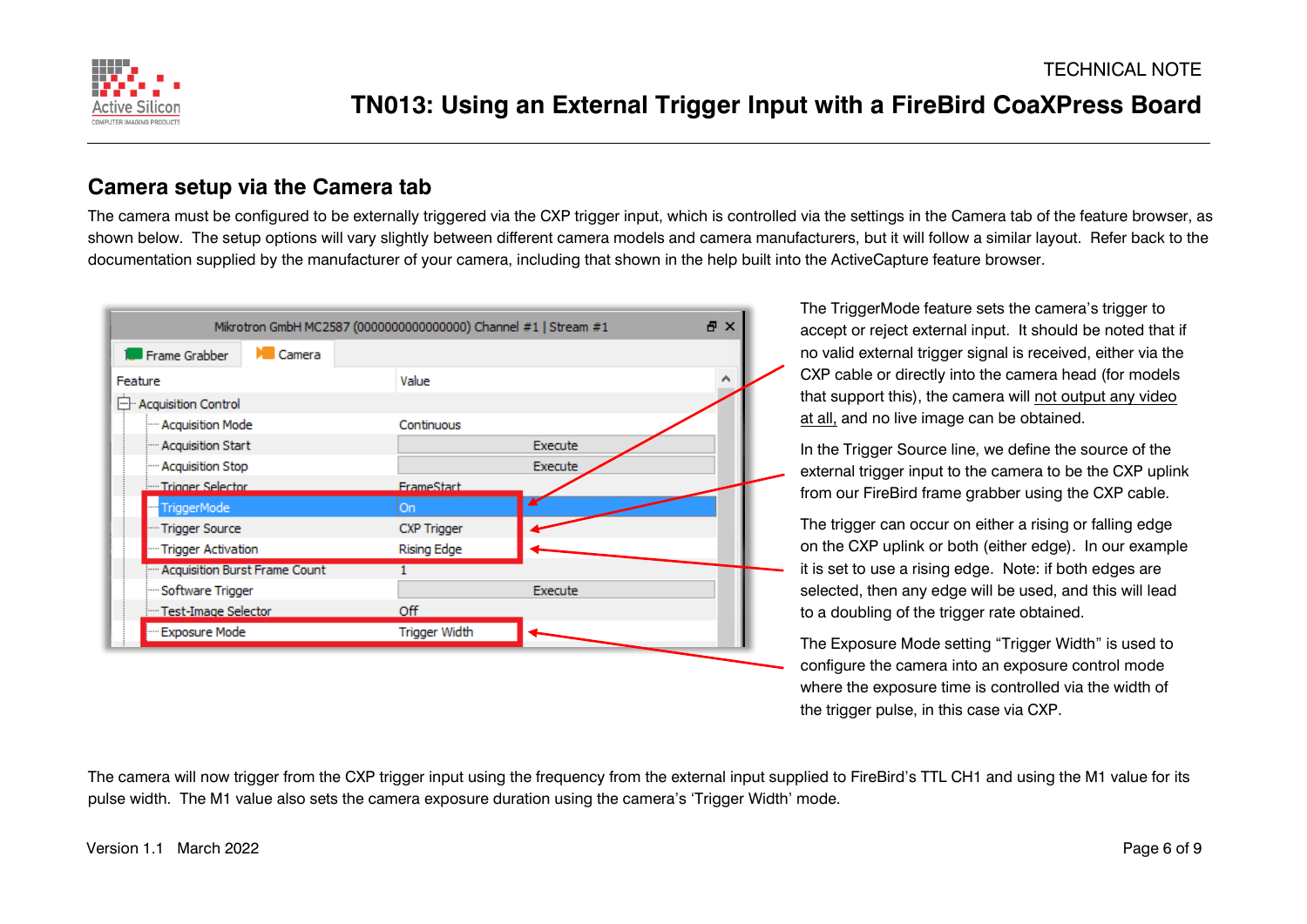

Selecting 'Live Acquisition' from ActiveCapture's ribbon will now show the camera operating at the frequency set by the external trigger source, and in this example that value is 4.5Hz, as shown below.



ActiveCapture running with the camera acquiring images at 4.5Hz (FPS) triggered via FireBird's external input TTL signal.

#### **Notes**

- 1. This example uses a 4.5Hz signal connected to FireBird, which is the target frame rate we wanted to achieve. The camera in internally triggered mode produces live images at ~80Hz and so the 4.5Hz external trigger frequency is well within that maximum limit.
- 2. The trigger pulse width should be above the minimum required for reliable triggering, as specified by the camera manufacturer for that model, when using external input. In this example, the pulse is fixed at 1ms (using M1) and the minimum trigger width for this camera is around 0.001ms, so reliable trigger should easily be achieved. The camera's exposure time is set to this same value using its Trigger Width exposure mode.
- 3. If, however, the pulse width sent to the camera is made too large it will also cause unreliable triggering, as the pulse width approaches the limit defined by the period of the trigger frequency. In our example the 4.5Hz external trigger frequency gives a maximum possible frame period of 1/4.5 i.e. 222ms, therefore it can be seen that the pulse width to be sent to the camera must be less than this value or a trigger overlap condition can occur. In the event of overlap, some triggers will likely be lost and a lower frame rate than expected can occur.
- 4. The trigger signal in this example is TTL for ease of setup. However, in a deployed system we recommend that RS-422 is used for connections to external equipment outside the PC's case, due to its noise immunity in industrial environments. For more information on the supported external input signal types and pin connections on our 50-way I/O connector, please refer to the 'FireBird Hardware Manual', page 35 onwards.

For more information on trigger scenarios, please refer to the 'FireBird System Manual' included with the installed documentation.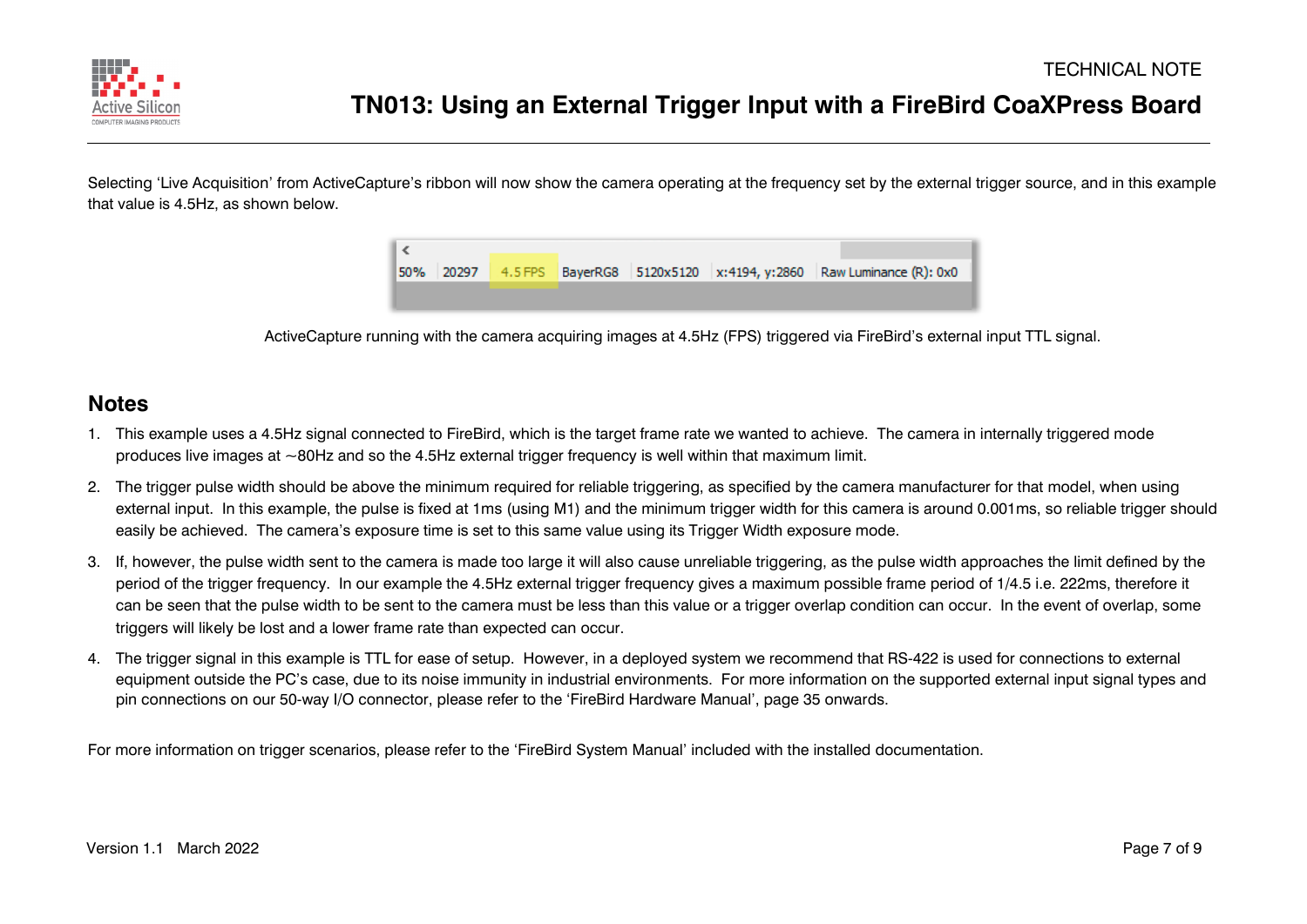

Trigger configuration path indicated in yellow:



Key: Red = Camera Trigger Block Green = Frame Grabber Trigger Block Purple = Timer Block Blue = I/O Block Black = General Control <ch> = The API allows this signal to be selected from other channels

PHX\_xxxx = eParam value for PHX\_Parameter\_Set()

Camera Trigger Block Diagram per Channel